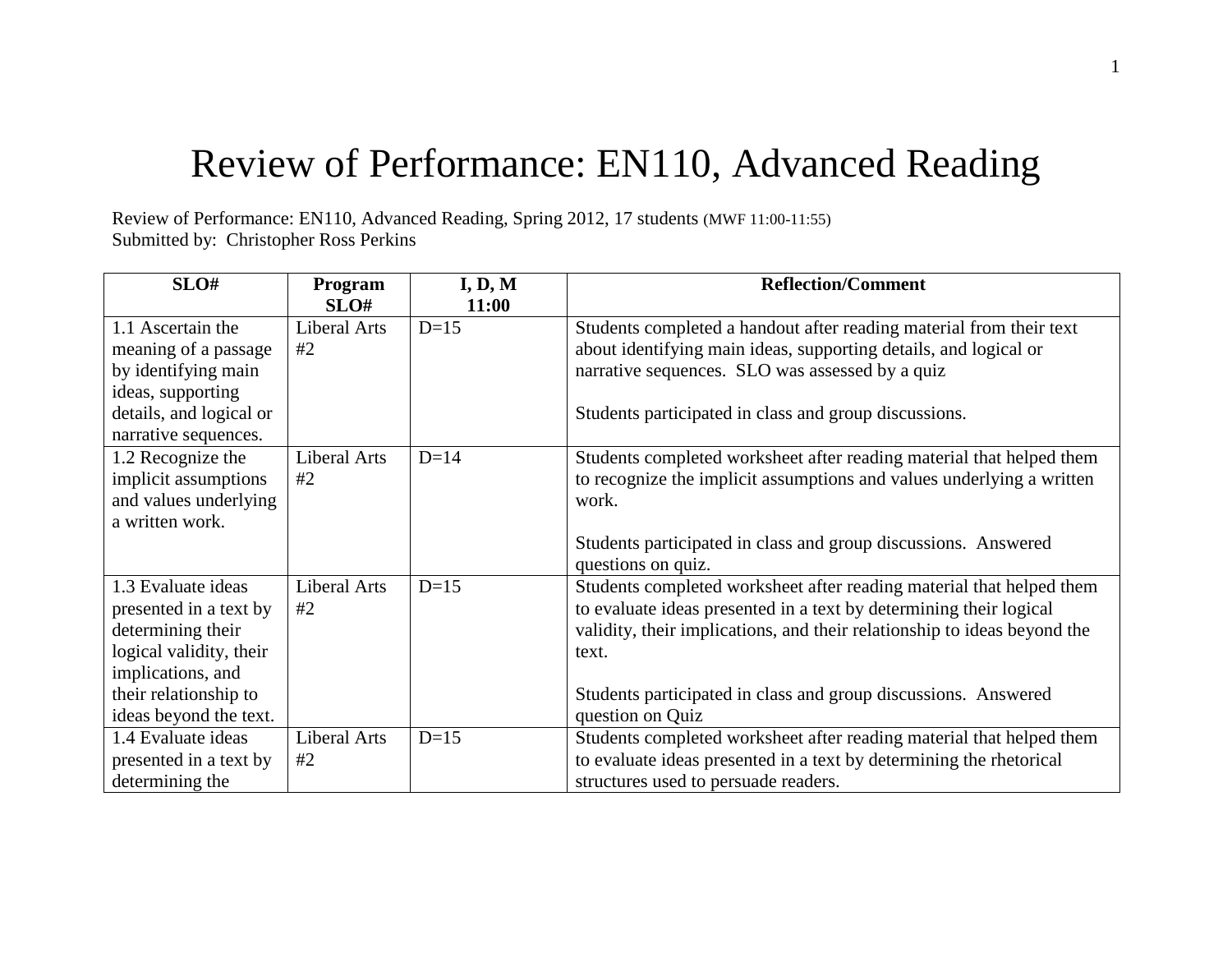| rhetorical structures   |                     |        |                                                                         |
|-------------------------|---------------------|--------|-------------------------------------------------------------------------|
| used to persuade        |                     |        | Students participated in class and group discussions. Answered          |
| readers.                |                     |        | questions on quiz.                                                      |
| 1.5 Distinguish         | <b>Liberal Arts</b> | $D=17$ | Students participated in class and group discussions.                   |
| between facts and       | #2                  |        |                                                                         |
| opinions in a text.     |                     |        | Answered questions on quiz that focused on facts and opinion.           |
| 2.1 Identify the tone,  | <b>Liberal Arts</b> | $D=14$ | Students completed a worksheet after reading material that helped them  |
| mood, and voice of a    | #2                  |        | to identify the tone, mood, and voice of a literary text through an     |
| literary text through   |                     |        | analysis of its linguistic features and literary devices.               |
| an analysis of its      |                     |        |                                                                         |
| linguistic features and |                     |        | Students participated in class and group discussions.                   |
| literary devices.       |                     |        |                                                                         |
| 2.2 Identify the theme  | <b>Liberal Arts</b> | $D=14$ | Students completed worksheet after reading material that helped them    |
| of a literary text and  | #2                  |        | to identify the theme of a literary text and the ways it is embodied by |
| the ways it is          |                     |        | formal elements.                                                        |
| embodied by formal      |                     |        |                                                                         |
| elements.               |                     |        | Students participated in class and group discussions.                   |
| 2.3 Identify and        | <b>Liberal Arts</b> | $D=16$ | Students completed worksheets after reading material that helped them   |
| analyze common          | #2                  |        | to identify and analyze common semantic features such as connotation,   |
| semantic features       |                     |        | denotation, and figures of speech.                                      |
| such as connotation,    |                     |        |                                                                         |
| denotation, and         |                     |        | Students participated in class and group discussions. Answered          |
| figures of speech.      |                     |        | questions on quiz/ test.                                                |
| 3.1 Write a summary     | <b>Liberal Arts</b> | $M=15$ | Students wrote a summary of a text that demonstrates an understanding   |
| of a text that          | #2                  |        | of the main ideas of the text.                                          |
| demonstrates an         |                     |        |                                                                         |
| understanding of the    |                     |        |                                                                         |
| main ideas of the text. |                     |        |                                                                         |
| 3.2 Write a             | <b>Liberal Arts</b> | $M=15$ | Students wrote a paraphrase of a passage that demonstrates an           |
| paraphrase of a         | #2                  |        | understanding of the content of the passage.                            |
| passage that            |                     |        |                                                                         |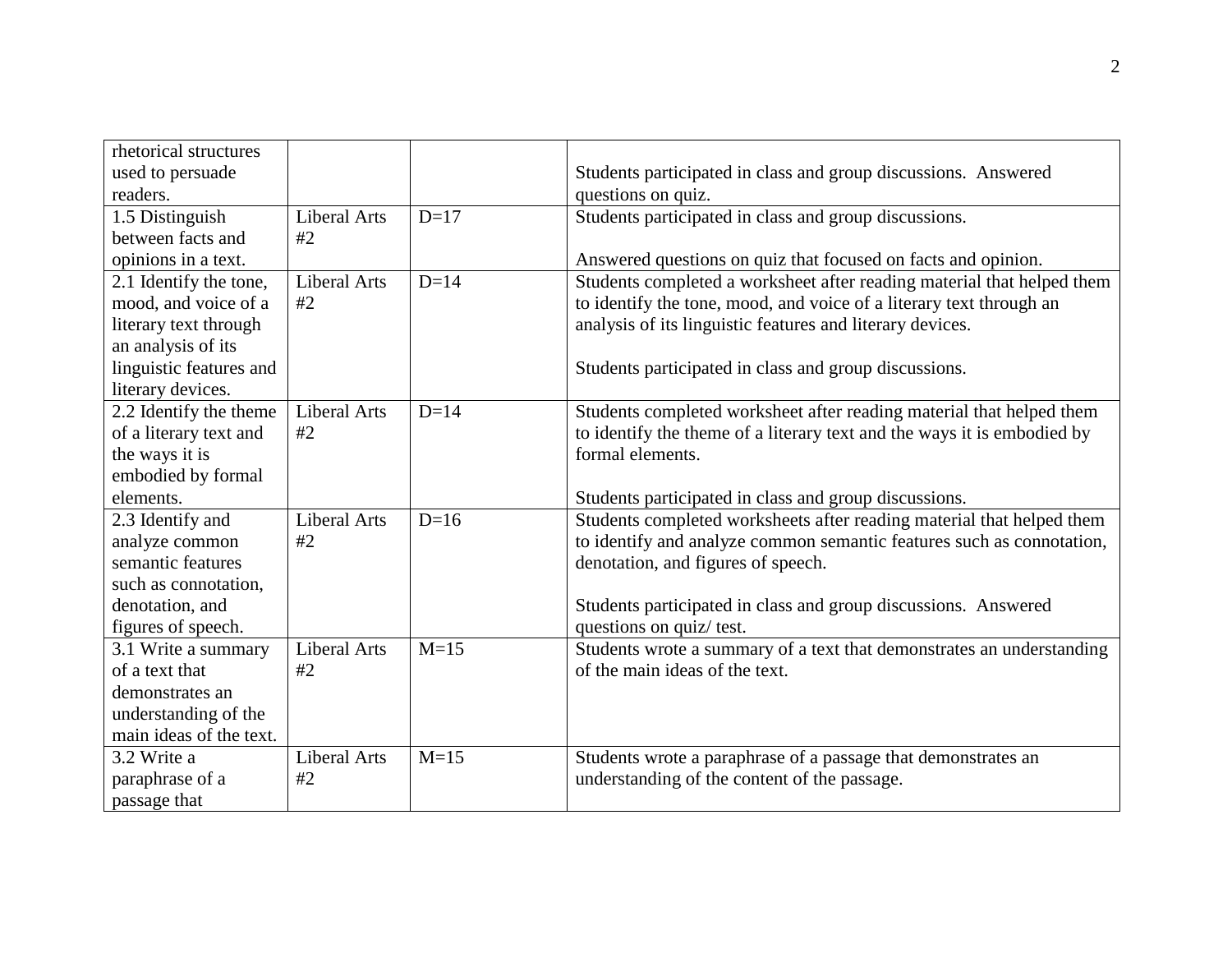| demonstrates an<br>understanding of the<br>content of the<br>passage. |                    |        |                                                                                                                                            |
|-----------------------------------------------------------------------|--------------------|--------|--------------------------------------------------------------------------------------------------------------------------------------------|
| 3.3 State the main<br>idea of a text.                                 | Liberal Arts<br>#2 | $M=9$  | Students completed worksheets, which asked them to identify the main<br>idea of a text. Answered questions on quiz to identify Main Ideas. |
| 3.4 Define unfamiliar<br>vocabulary.                                  | Liberal Arts<br>#2 | $M=15$ | Students defined unfamiliar vocabulary from readings by creating a<br>vocabulary journal.                                                  |
| 3.5 Locate facts and<br>isolate details of a<br>text.                 | Liberal Arts<br>#2 | $M=14$ | Students completed handout to locate facts and isolate details of a text.                                                                  |
| 3.6 Retain specific<br>facts and details from<br>a text.              | Liberal Arts<br>#2 | $M=12$ | Students participated in class and group discussions. Answered<br>questions on quiz that focused on facts and details.                     |

**Additional observations:** Lack of time management skills add to difficulty of class.

## **Special comments:**

| Grade          | $11:00$ class/ $17$ |
|----------------|---------------------|
|                | students            |
| А              | 0                   |
| B              | 3                   |
| $\overline{C}$ | 6                   |
| D              |                     |
| F              |                     |
| Withdraw       |                     |

**Recommendations:** None.